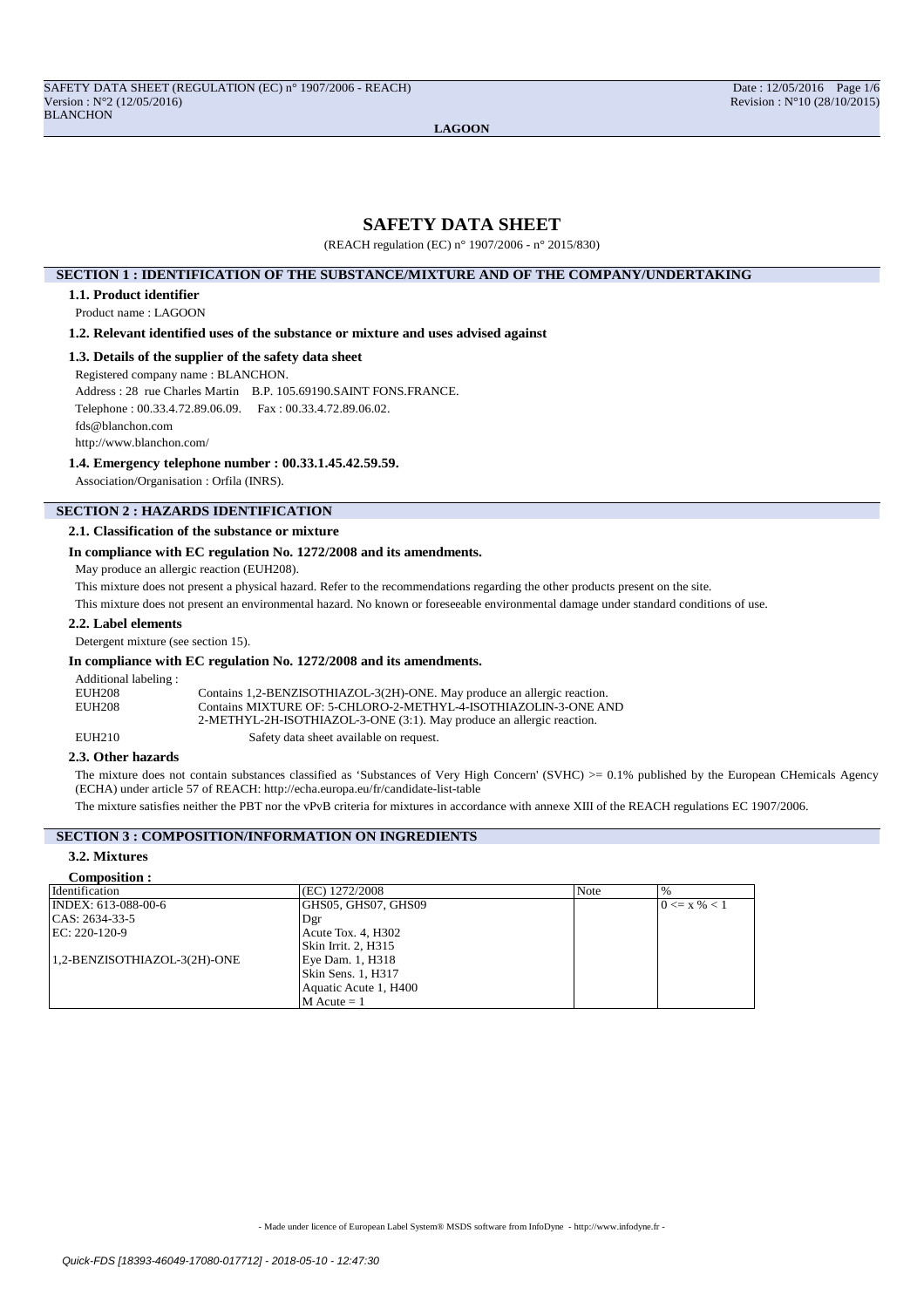| CAS: 55965-84-9                     | GHS06, GHS05, GHS09     | $0 \le x \le 1$ |
|-------------------------------------|-------------------------|-----------------|
|                                     | Dgr                     |                 |
| MIXTURE OF:                         | Acute Tox. 3, H301      |                 |
| 5-CHLORO-2-METHYL-4-ISOTHIAZOLIN-3- | Acute Tox. 3, H311      |                 |
| <b>ONE AND</b>                      | Skin Corr. 1B, H314     |                 |
| 2-METHYL-2H-ISOTHIAZOL-3-ONE (3:1)  | Skin Sens. 1, H317      |                 |
|                                     | Acute Tox. 3, H331      |                 |
|                                     | Aquatic Acute 1, H400   |                 |
|                                     | $M$ Acute = 10          |                 |
|                                     | Aquatic Chronic 1, H410 |                 |
|                                     | $M$ Chronic = 10        |                 |

# **SECTION 4 : FIRST AID MEASURES**

As a general rule, in case of doubt or if symptoms persist, always call a doctor.

NEVER induce swallowing by an unconscious person.

# **4.1. Description of first aid measures**

#### **In the event of exposure by inhalation :**

In the event of an allergic reaction, seek medical attention.

#### **In the event of splashes or contact with skin :**

In the event of an allergic reaction, seek medical attention.

#### **In the event of swallowing :**

Seek medical attention, showing the label.

# **4.2. Most important symptoms and effects, both acute and delayed**

No data available.

### **4.3. Indication of any immediate medical attention and special treatment needed**

No data available.

# **SECTION 5 : FIREFIGHTING MEASURES**

Non-flammable.

# **5.1. Extinguishing media**

#### **5.2. Special hazards arising from the substance or mixture**

A fire will often produce a thick black smoke. Exposure to decomposition products may be hazardous to health.

Do not breathe in smoke.

In the event of a fire, the following may be formed :

- carbon monoxide (CO)
- carbon dioxide (CO2)

### **5.3. Advice for firefighters**

No data available.

# **SECTION 6 : ACCIDENTAL RELEASE MEASURES**

### **6.1. Personal precautions, protective equipment and emergency procedures**

Consult the safety measures listed under headings 7 and 8.

# **For first aid worker**

First aid workers will be equipped with suitable personal protective equipment (See section 8).

#### **6.2. Environmental precautions**

Contain and control the leaks or spills with non-combustible absorbent materials such as sand, earth, vermiculite, diatomaceous earth in drums for waste disposal.

Prevent any material from entering drains or waterways.

### **6.3. Methods and material for containment and cleaning up**

Clean preferably with a detergent, do not use solvents.

# **6.4. Reference to other sections**

No data available.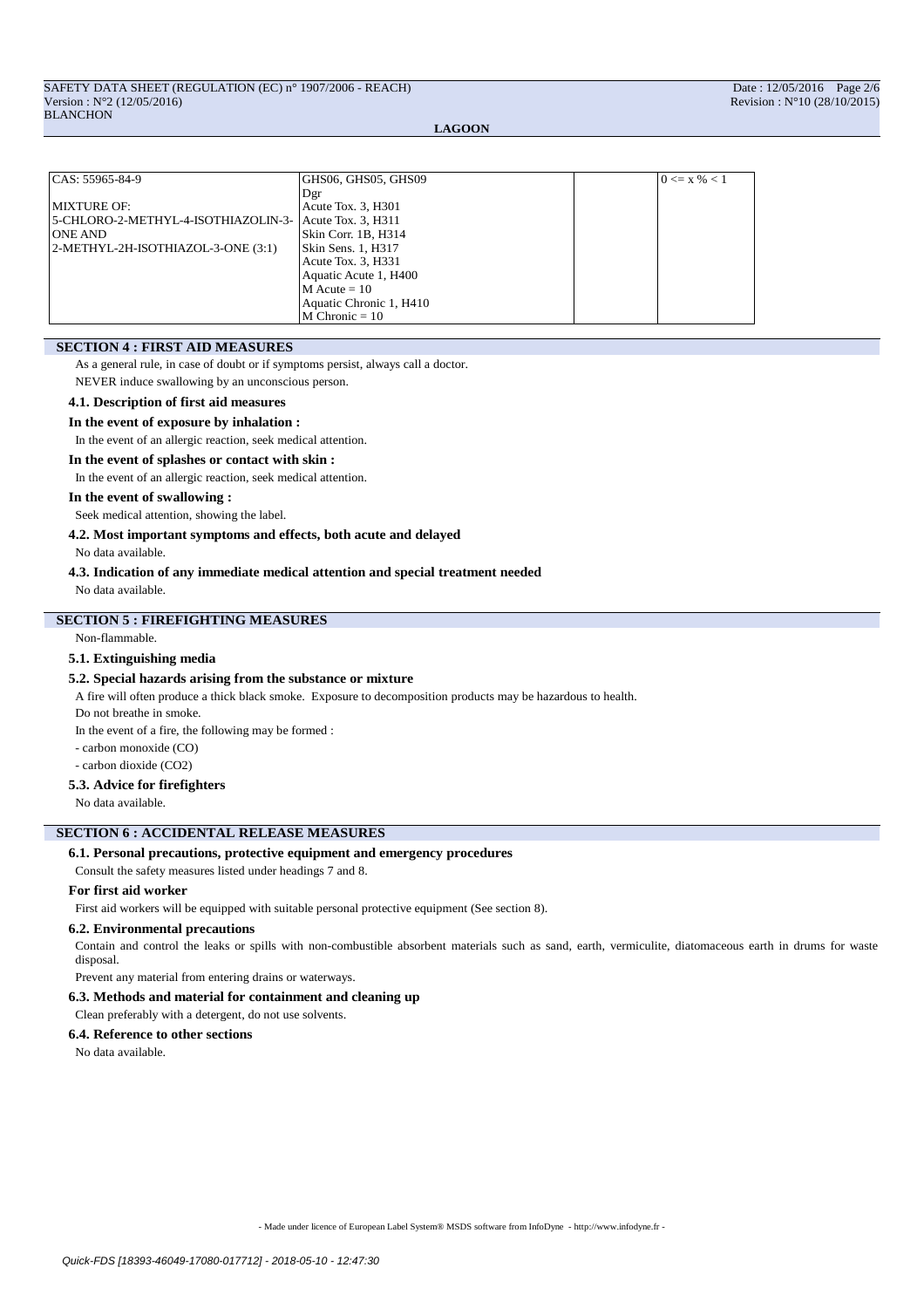## **SECTION 7 : HANDLING AND STORAGE**

Requirements relating to storage premises apply to all facilities where the mixture is handled.

# **7.1. Precautions for safe handling**

Always wash hands after handling.

Remove and wash contaminated clothing before re-using.

#### **Fire prevention :**

Prevent access by unauthorised personnel.

**Recommended equipment and procedures :**

For personal protection, see section 8.

Observe precautions stated on label and also industrial safety regulations.

### **Prohibited equipment and procedures :**

No smoking, eating or drinking in areas where the mixture is used.

### **7.2. Conditions for safe storage, including any incompatibilities**

No data available.

#### **Packaging**

Always keep in packaging made of an identical material to the original.

**7.3. Specific end use(s)**

No data available.

# **SECTION 8 : EXPOSURE CONTROLS/PERSONAL PROTECTION**

#### **8.1. Control parameters**

No data available.

#### **8.2. Exposure controls**

## **Personal protection measures, such as personal protective equipment**

Pictogram(s) indicating the obligation of wearing personal protective equipment (PPE) :



Use personal protective equipment that is clean and has been properly maintained.

Store personal protective equipment in a clean place, away from the work area.

Never eat, drink or smoke during use. Remove and wash contaminated clothing before re-using. Ensure that there is adequate ventilation, especially in confined areas.

# **- Eye / face protection**

Avoid contact with eyes.

Use eye protectors designed to protect against liquid splashes

Before handling, wear safety goggles in accordance with standard EN166.

#### **- Hand protection**

Wear suitable protective gloves in the event of prolonged or repeated skin contact.

Use suitable protective gloves that are resistant to chemical agents in accordance with standard EN374.

Gloves must be selected according to the application and duration of use at the workstation.

Protective gloves need to be selected according to their suitability for the workstation in question : other chemical products that may be handled, necessary physical protections (cutting, pricking, heat protection), level of dexterity required.

Recommended properties :

- Impervious gloves in accordance with standard EN374

#### **- Body protection**

Work clothing worn by personnel shall be laundered regularly.

After contact with the product, all parts of the body that have been soiled must be washed.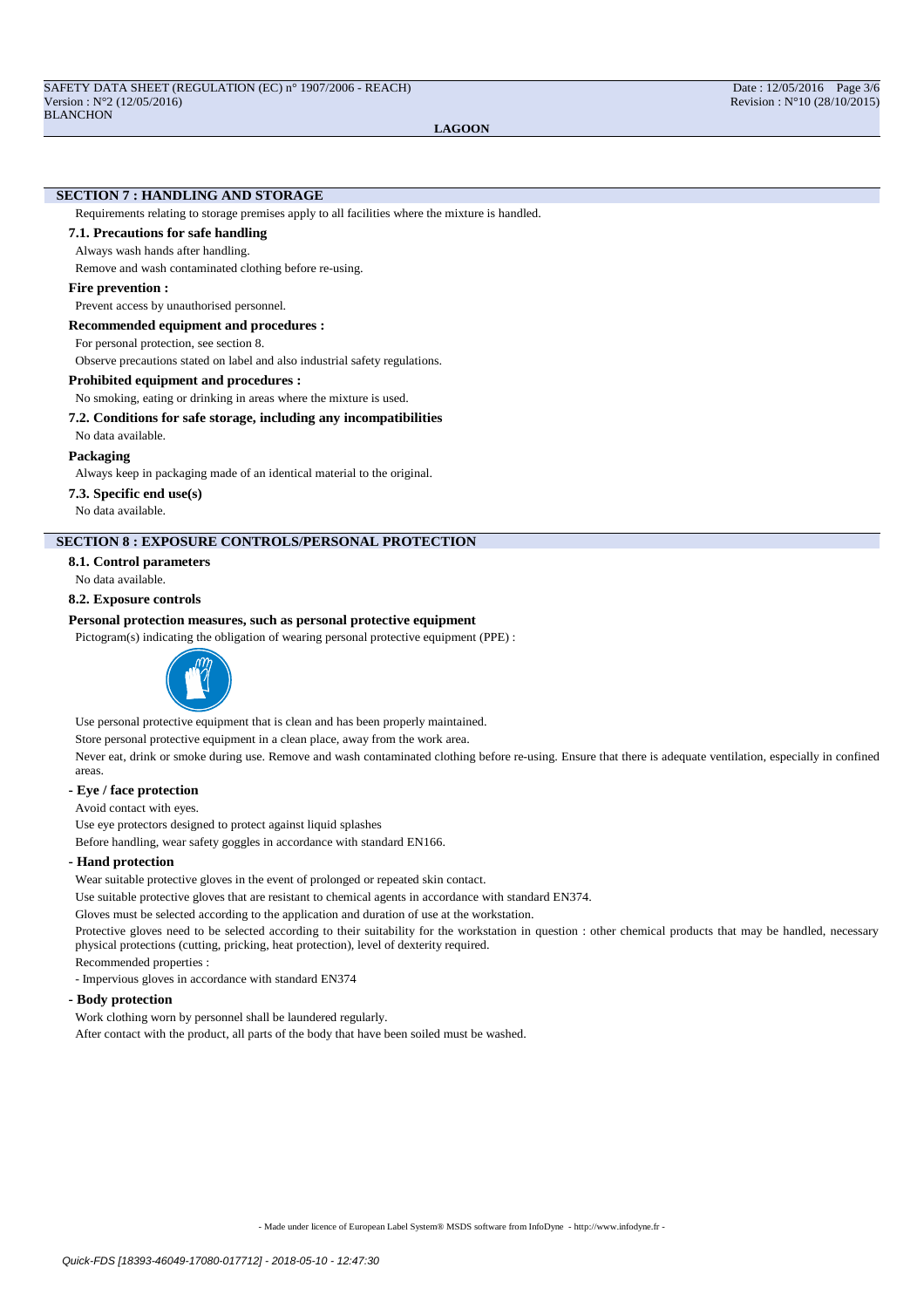# **SECTION 9 : PHYSICAL AND CHEMICAL PROPERTIES**

### **9.1. Information on basic physical and chemical properties**

| <b>General information :</b>                           |                                 |  |  |  |
|--------------------------------------------------------|---------------------------------|--|--|--|
| Physical state:                                        | Fluid liquid.                   |  |  |  |
| Important health, safety and environmental information |                                 |  |  |  |
| $pH$ :                                                 | Not relevant.                   |  |  |  |
| Boiling point/boiling range:                           | $100^{\circ}$ C.                |  |  |  |
| Flash point interval :                                 | Not relevant.                   |  |  |  |
| Vapour pressure $(50^{\circ}C)$ :                      | Below 110 kPa (1.10 bar).       |  |  |  |
| Density:                                               | $=1$                            |  |  |  |
| Water solubility:                                      | Dilutable.                      |  |  |  |
| Viscosity:                                             | $v < 7$ mm2/s (40 $^{\circ}$ C) |  |  |  |
| Melting point/melting range:                           | Not relevant.                   |  |  |  |
| Self-ignition temperature :                            | Not relevant.                   |  |  |  |
| Decomposition point/decomposition range :              | Not relevant.                   |  |  |  |

# **9.2. Other information**

V.O.C.  $<= 5$  g/l.

# **SECTION 10 : STABILITY AND REACTIVITY**

**10.1. Reactivity**

No data available.

#### **10.2. Chemical stability**

This mixture is stable under the recommended handling and storage conditions in section 7.

#### **10.3. Possibility of hazardous reactions**

No data available.

### **10.4. Conditions to avoid**

### **10.5. Incompatible materials**

### **10.6. Hazardous decomposition products**

The thermal decomposition may release/form :

- carbon monoxide (CO)
- carbon dioxide (CO2)

# **SECTION 11 : TOXICOLOGICAL INFORMATION**

# **11.1. Information on toxicological effects**

No data available.

# **11.1.1. Substances**

#### **Acute toxicity :**

MIXTURE OF: 5-CHLORO-2-METHYL-4-ISOTHIAZOLIN-3-ONE AND 2-METHYL-2H-ISOTHIAZOL-3-ONE (3:1) (CAS: 55965-84-9)  $LD50 = 1096$  mg/kg Species : Rat

# **11.1.2. Mixture**

# **Respiratory or skin sensitisation :**

Contains at least one sensitising substance. May cause an allergic reaction.

# **SECTION 12 : ECOLOGICAL INFORMATION**

# **12.1. Toxicity**

#### **12.1.1. Substances**

MIXTURE OF: 5-CHLORO-2-METHYL-4-ISOTHIAZOLIN-3-ONE AND 2-METHYL-2H-ISOTHIAZOL-3-ONE (3:1) (CAS: 55965-84-9)<br>Fish toxicity : LC50 = 0.20 mg/l  $LC50 = 0.20$  mg/l Factor  $M = 1$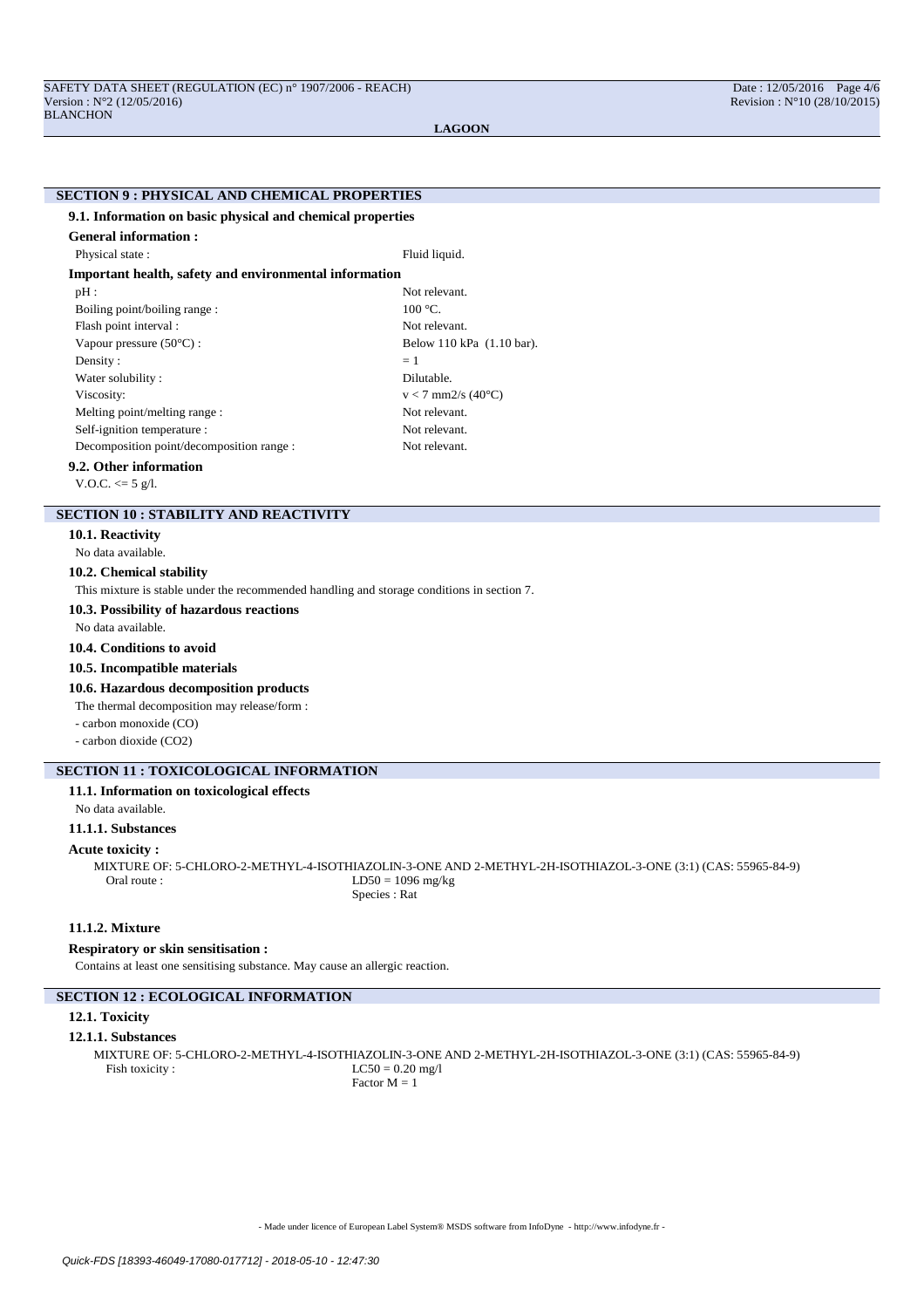Duration of exposure : 96 h

| Crustacean toxicity: | $EC50 = 0.16$ mg/l<br>Factor $M = 1$<br>Species : Daphnia magna<br>Duration of exposure: 48 h |
|----------------------|-----------------------------------------------------------------------------------------------|
| Algae toxicity:      | $ECr50 = 0.018$ mg/l<br>Factor $M = 10$<br>Duration of exposure : 72 h                        |

# **12.1.2. Mixtures**

No aquatic toxicity data available for the mixture.

**12.2. Persistence and degradability**

#### **12.2.1. Substances**

MIXTURE OF: 5-CHLORO-2-METHYL-4-ISOTHIAZOLIN-3-ONE AND 2-METHYL-2H-ISOTHIAZOL-3-ONE (3:1) (CAS: 55965-84-9) Biodegradability : no degradability data is available, the substance is considered as not degrading quickly.

#### **12.3. Bioaccumulative potential**

No data available.

#### **12.4. Mobility in soil**

No data available.

#### **12.5. Results of PBT and vPvB assessment**

No data available.

# **12.6. Other adverse effects**

No data available.

# **SECTION 13 : DISPOSAL CONSIDERATIONS**

Proper waste management of the mixture and/or its container must be determined in accordance with Directive 2008/98/EC.

### **13.1. Waste treatment methods**

Do not pour into drains or waterways.

#### **Waste :**

Waste management is carried out without endangering human health, without harming the environment and, in particular without risk to water, air, soil, plants or animals.

Recycle or dispose of waste in compliance with current legislation, preferably via a certified collector or company.

Do not contaminate the ground or water with waste, do not dispose of waste into the environment.

#### **Soiled packaging :**

Empty container completely. Keep label(s) on container.

Give to a certified disposal contractor.

### **SECTION 14 : TRANSPORT INFORMATION**

Exempt from transport classification and labelling.

### **14.1. UN number**

-

# **14.2. UN proper shipping name**

**14.3. Transport hazard class(es)**

-

-

-

-

**14.4. Packing group**

**14.5. Environmental hazards**

- Made under licence of European Label System® MSDS software from InfoDyne - http://www.infodyne.fr -